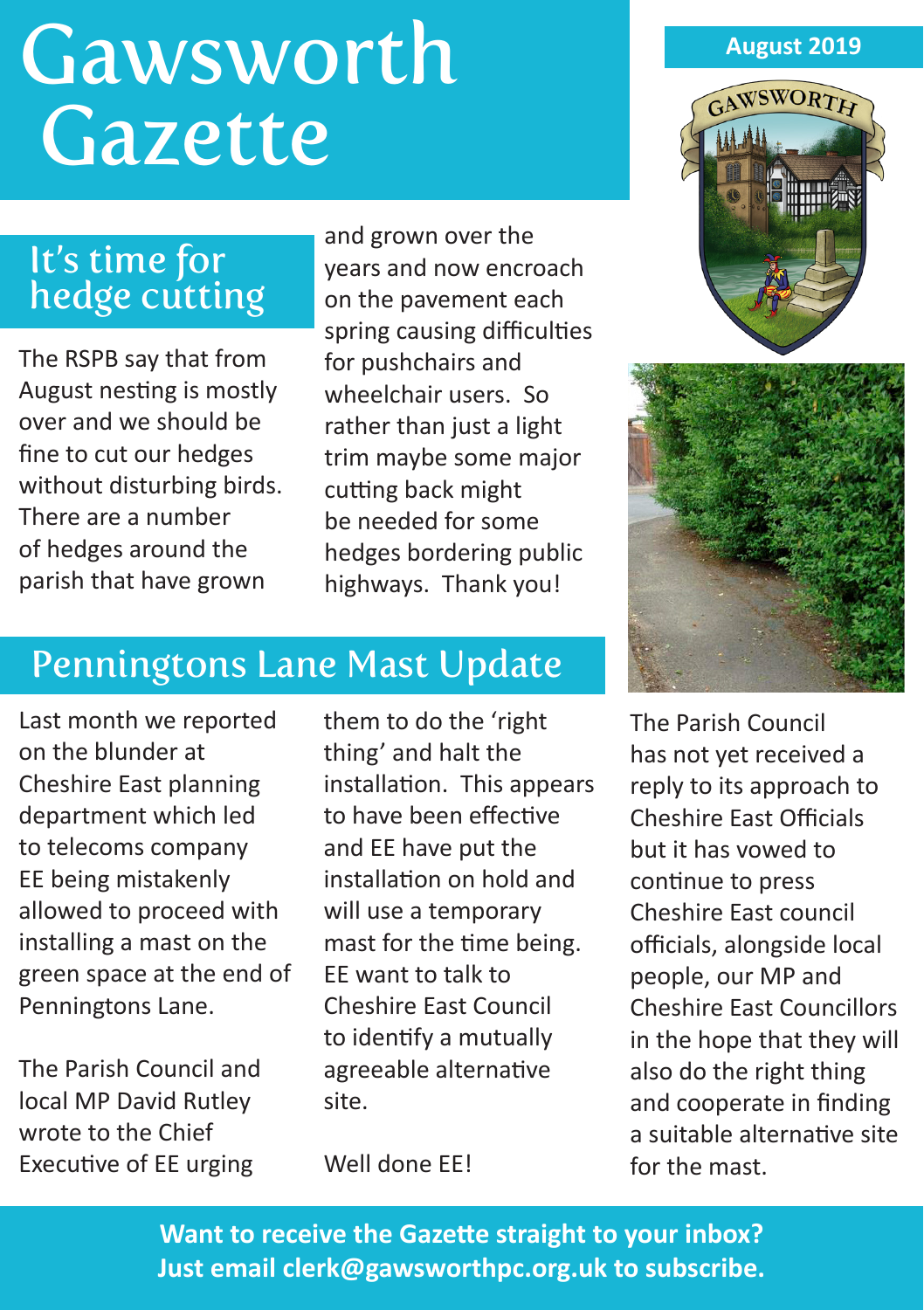# Community **Diary**

**12th 9:30am - 3pm**  'Beside the Seaside' M Holiday Club Booking Essential 01260 222 907 01625 433239

**13th 7:30pm** Parish Council Meeting

**Until 17th August** Gawsworth Hall Theatre Season 01260 223 456

**24th 2pm to 4:30pm** Village Garden Party Gawsworth Hall 01625 409 026

*S = Scout Hall V = Village Hall M = Methodist Hall C = Church Hall* 

## Regular **Groups**

**Monday**

Beavers 5:30pm 6 Cubs 6:45pm S (2nd) Church Study Group 2pm C

**Tuesday** Girls Brigade 6pm Yoga 7pm (3rd) Ramblers: 9:30am C S

**Thursday** Scouts 7:00pm S Bridge Club 7:15pm C

**Saturday** (1st) Quilting Group C 10:30am 01625 421 737

### **Sunday**

See the Parish and Village News magazine for details of church services.

**Submit your events for inclusion in the diary to Jane Robertson:** 01625 267 342

# Building history needed

The Gawsworth Neighbourhood Plan has identified a number of, what it considers, locally valued heritage assets.

We need to justify why their local heritage, so if you can provide a short history of these (such as the dates they were built, how they were used, old photographs etc) it would be greatly appreciated, just e-mail the Clerk.

# Park Maintenance

The Parish Council has been experiencing some issues with the contractors who mow the grass, empty the bins, cut the hedges and do other odd jobs around the Parish.

This has led to some bins overflowing and grass not being cut. Apologies if you have been affected.

All efforts are being made to get back to normal service but in the meantime if you do notice any problems please do contact our clerk by emailing:

clerk@gawsworthpc.org. uk

- Methodist Chapel
- Gawsworth New Rectory
- Moss Terraces
- The School House
- Canal Cottage
- Toad Hall
- Mews Cottages
- Lych Gate
- Smugglers Rest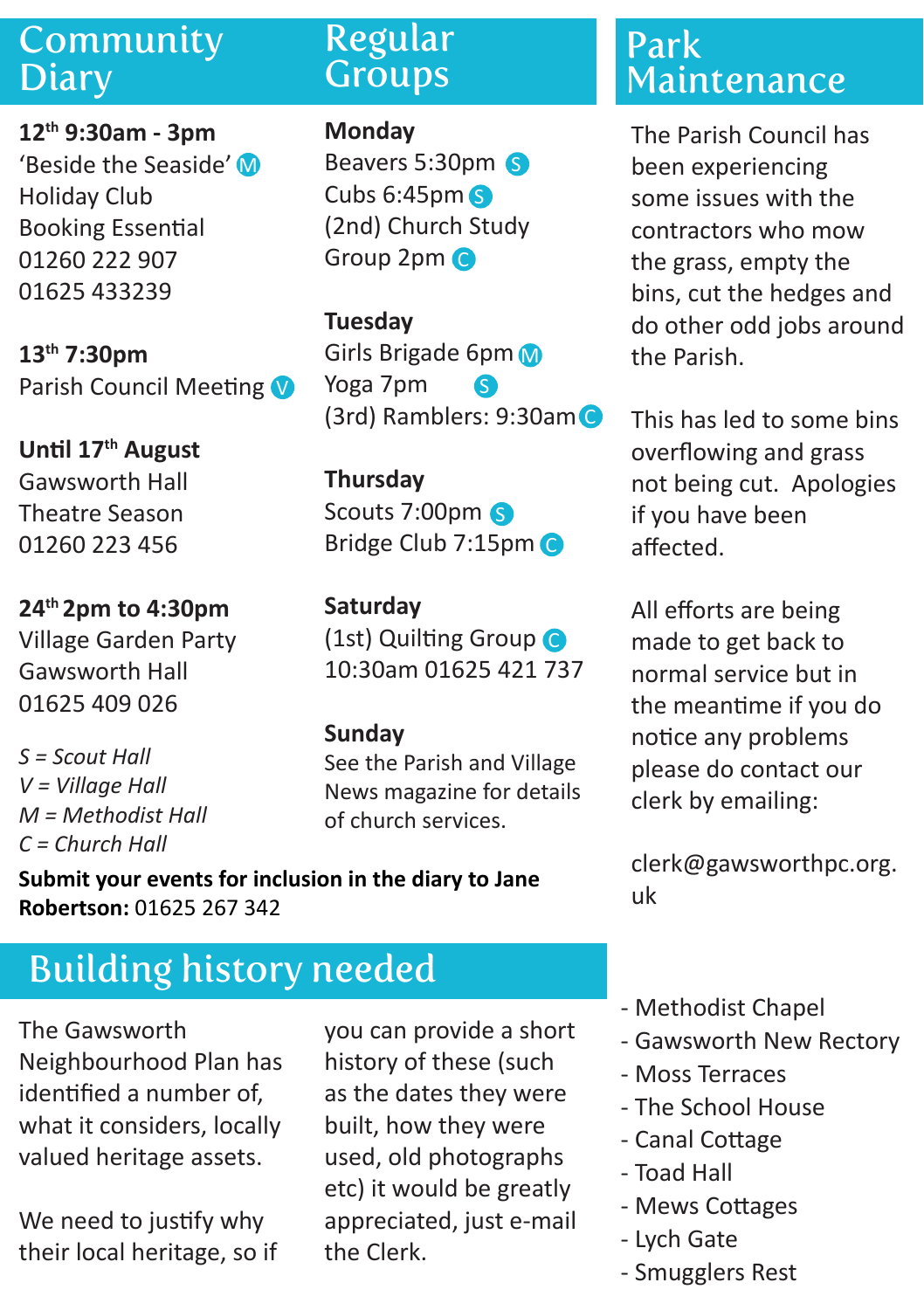# Village Hall a great resource

Chairman of the Village Hall committee Tom Aindow reported at the AGM that the hall was continuing to be a hugely valuable resource for Gawsworth and further progress had been made following the major refurbishment in the previous year.

He thanked the team for their valuable contributions. Additional volunteers are needed to join the committee and they are looking for a meetings secretary – can you help?

The treasurer, John Trueman, reported that finances were in a good order and money was available to continue the hall updating, although grants will be sought to enable all the necessary work to be done. The bookings secretary Andrew Bennett said that bookings were up on the previous year and the hall is proving popular as a venue for family parties, christenings, weddings etc. The

committee agreed that there would be no increase in hire fees this year. The Cheshire Rural Touring Arts performances continue to delight Gawsworth audiences and the GASS events have also been well attended. Put 24th November in your diary for the next Cheshire Rural Touring Arts event –not to be missed! The hall also serves ell the Goslings before and after school club and regular users such as the WI.

Ros Price had made significant progress on improving the kitchen with a new cooker being installed, cutlery and crockery purchased and a fridge on order.

Plans in the pipeline include adding curtains and other measures to help with the acoustics, purchasing a demountable stage, replacing the small tables and a complete repaint. Improving storage facilities is also a priority and the hope is that the container in the car park can be removed and replaced with something which is less of an eyesore!

To book the hall email GawsworthVH@gmail. com